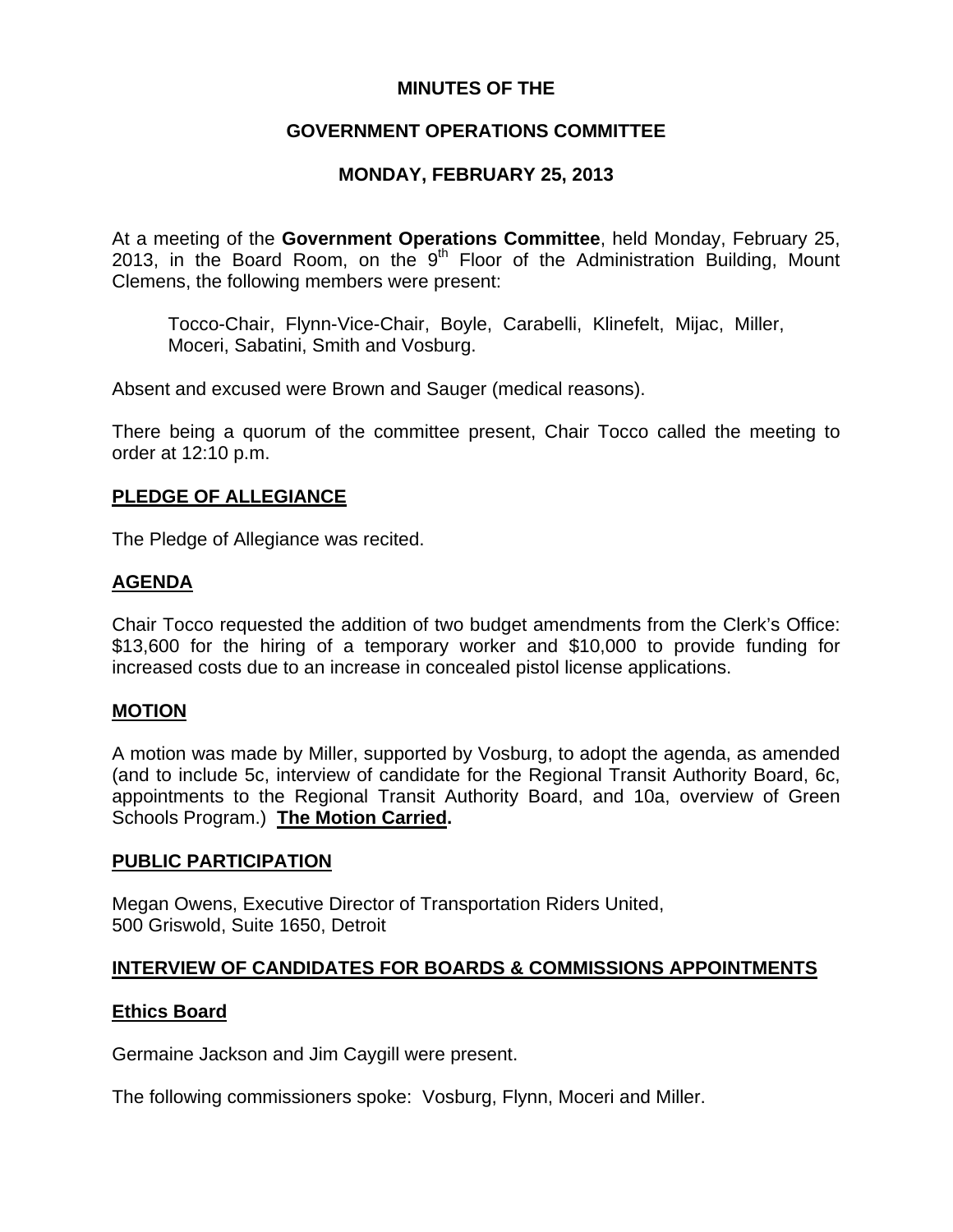# **SEMCOG Board**

John Paul Rea was present.

The following commissioners spoke: Flynn, Vosburg and Moceri.

# **Regional Transit Authority (RTA) Board**

Julie Gatti was present.

The following commissioners spoke: Flynn, Moceri and Tocco.

# **APPOINTMENTS**

## **Ethics Board**

## **COMMITTEE RECOMMENDATION – MOTION**

A motion was made by Carabelli, supported by Mijac, to recommend that the Board of Commissioners approve the County Executive's appointments to the Ethics Board as follows: Germaine Jackson and James Caygill, five year terms expiring February 1, 2017; Further, a copy of this Board of Commissioners' action is directed to be delivered forthwith to the Office of the County Executive.

Commissioner Klinefelt asked that the number of applicants be provided when a recommendation is submitted.

Commissioner Carabelli asked that the demographics of the Board or Commission's current membership be provided when appointments are made.

Ms. Lavers acknowledged that the information could be provided.

Chair Tocco called for a vote on the motion and **THE MOTION CARRIED.** 

## **SEMCOG Board**

## **COMMITTEE RECOMMENDATION – MOTION**

A motion was made by Carabelli, supported by Vosburg, to recommend that the Board of Commissioners approve the County Executive's appointment of John Paul Rea to the position of SEMCOG Executive Committee Alternate to Mark A. Hackel, as outlined in County Executive's February 1, 2013 memorandum; Further, a copy of this Board of Commissioners' action is directed to be delivered forthwith to the Office of the County Executive. **THE MOTION CARRIED.**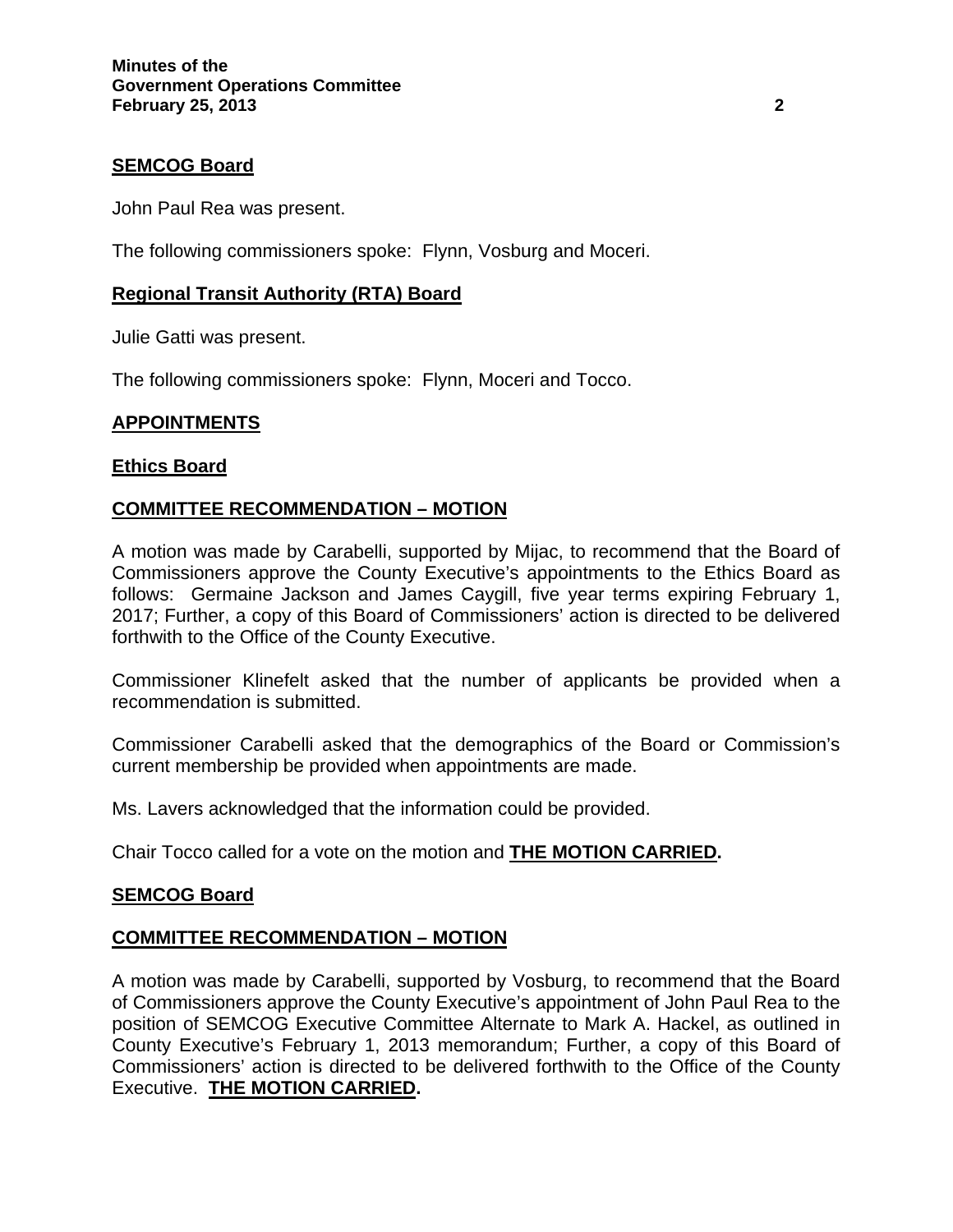## **Regional Transit Authority (RTA) Board**

## **COMMITTEE RECOMMENDATION – MOTION**

A motion was made by Carabelli, supported by Smith, to recommend that the Board of Commissioners concur in the recommendation of the County Executive and approve the appointments of Julie Gatti and Joe Wentrack to the Regional Transit Authority (RTA) Board (terms to be designated); Further, a copy of this Board of Commissioners' action is directed to be delivered forthwith to the Office of the County Executive.

Commissioner Vosburg confirmed that an application was not provided for Mr. Wentrack. Melissa Roy indicated that he is out of the country and she thought his appointment was not going to be included at this meeting.

Commissioners Carabelli and Smith amended their motion to only approve Julie Gatti.

The motion now reads as follows:

## **COMMITTEE RECOMMENDATION – MOTION**

A motion was made by Carabelli, supported by Smith, to recommend that the Board of Commissioners concur in the recommendation of the County Executive and approve the appointment of Julie Gatti to the Regional Transit Authority (RTA) Board (term to be designated); Further, a copy of this Board of Commissioners' action is directed to be delivered forthwith to the Office of the County Executive. **THE MOTION CARRIED.** 

Chair Tocco noted that Mr. Wentrack's appointment will be referred to the Full Board meeting.

## **INTRODUCTION OF JEFF RANDAZZO, ANIMAL SHELTER MANAGER**

Mark Deldin introduced Jeff Randazzo, the new Animal Shelter Manager. Mr. Randazzo provided background information on himself and spoke about some of the activities occurring at the shelter, improvements that have been made and future plans.

The following commissioners spoke: Moceri, Vosburg, Klinefelt and Tocco.

## **PRESENTATION OF CLERK/REGISTER OF DEEDS SERVICES**

Carmella Sabaugh introduced her staff: Todd Schmitz, Chief Deputy County Clerk, Betty Oleksik, Chief Deputy Register of Deeds, Crystal Brenner, Administrative Assistant to the Clerk, and Rick Strobl, Elections Specialist.

Todd Schmitz provided an overview of the services provided by the Clerk/Register of Deeds Offices and future initiatives.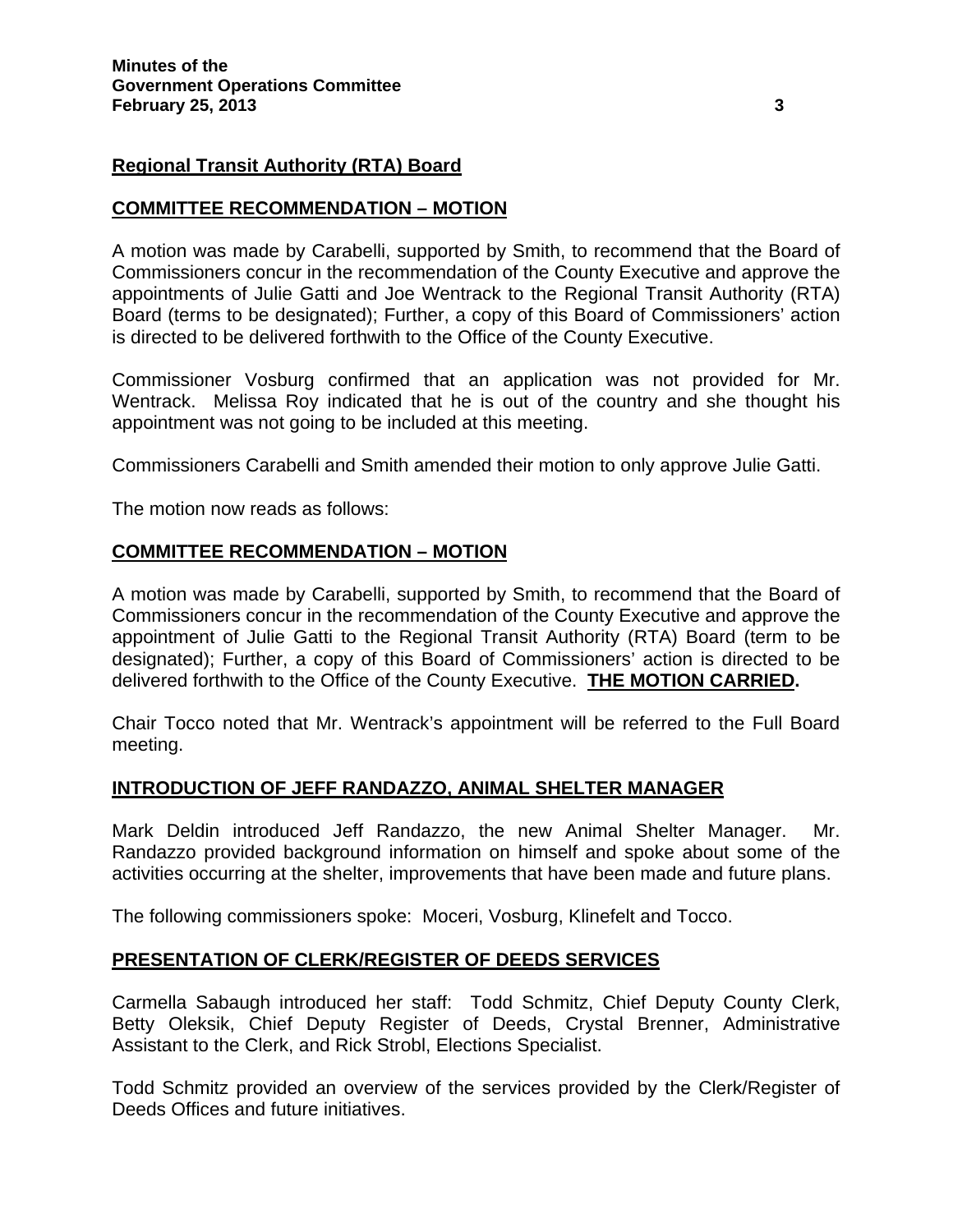## **MOTION**

A motion was made by Carabelli, supported by Moceri, to receive and file the presentation provided by the Clerk/Register of Deeds. **The Motion Carried.**

## **BUDGET AMENDMENT/CLERK/REGISTER OF DEEDS/HIRING OF TEMPORARY WORKERS**

#### **MOTION**

A motion was made by Miller, supported by Vosburg, to approve and forward to the Finance Committee a recommendation to authorize a budget amendment in the amount of \$70,000 to provide funding that will allow the Clerk/Register of Deeds to hire five temporary workers for up to six months. The budget amendment will be budget neutral by increasing charges for services revenue by \$68,000, with corresponding increases in salaries and wages of \$62,900 and fringe benefits of \$5,100; Further, this budget action addresses budgetary issues only. It does not constitute the Commission's approval of any County contract. If a contract requires Commission approval under the County's Contracting Policy or the County's Procurement Ordinance, such approval must be sought separately.

Commissioner Klinefelt referred to the resolution sheet and noted a discrepancy in the dollar figures. It was confirmed by the Clerk that the amount should be \$68,000.

Commissioner Miller offered a friendly amendment to change the amount from \$70,000 to \$68,000. There were no objections.

The following commissioner spoke: Carabelli.

Chair Tocco called for a vote on the motion and **The Motion Carried.**

## **BUDGET AMENDMENT/CLERK/REGISTER OF DEEDS/TEMPORARY EMPLOYEE**

The following commissioners spoke: Miller and Klinefelt.

#### **MOTION**

A motion was made by Moceri, supported by Smith, to approve and forward to the Finance Committee a recommendation to authorize a budget amendment in the amount of \$13,600 to provide funding that will allow the Clerk/Register of Deeds to hire one temporary worker for up to six months. The budget amendment will be budget neutral by increasing charges for services revenue by \$13,600, with a corresponding increase in expenses of \$13,600 (salaries and wages \$12,575 + fringe benefits \$1,025); Further, this budget action addresses budgetary issues only. It does not constitute the Commission's approval of any County contract. If a contract requires Commission approval under the County's Contracting Policy or the County's Procurement Ordinance, such approval must be sought separately. **The Motion Carried.**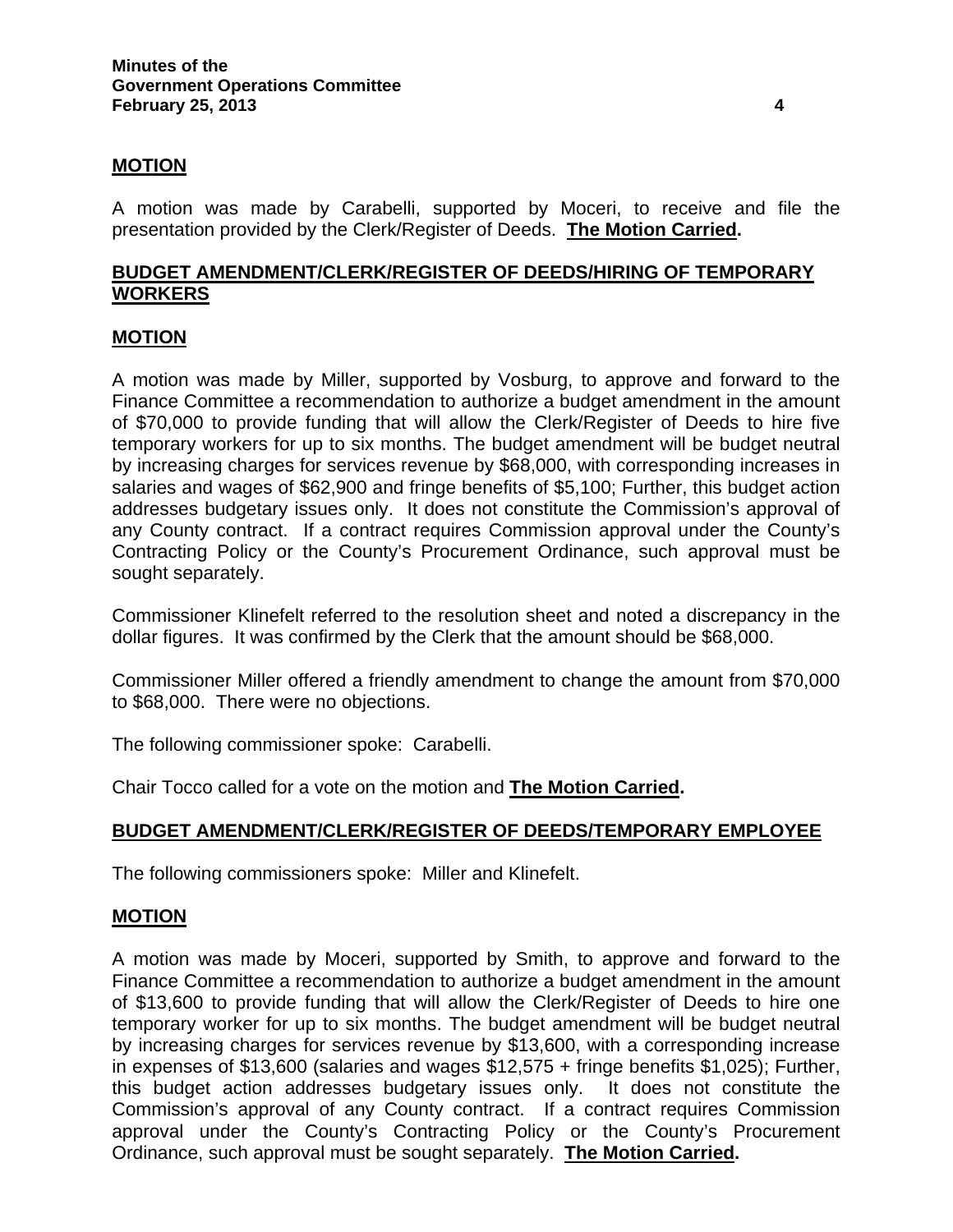# **BUDGET AMENDMENT/CLERK/REGISTER OF DEEDS**

## **MOTION**

A motion was made by Mijac, supported by Vosburg, to approve and forward to the Finance Committee a recommendation to authorize a budget amendment in the amount of \$10,000 to provide funding for increased costs due to increased concealed pistol license applications. The budget amendment will be budget neutral by increasing 2013 "charges for services revenue" by \$10,000 and increasing 2013 expenses by \$10,000; Further, this budget action addresses budgetary issues only. It does not constitute the Commission's approval of any County contract. If a contract requires Commission approval under the County's Contracting Policy or the County's Procurement Ordinance, such approval must be sought separately. **The Motion Carried.** 

# **BUDGET AMENDMENT REQUEST/BOARD OF COMMISSIONERS/GREEN SCHOOLS PROGRAM**

## **MOTION**

A motion was made by Miller, supported by Moceri, to approve and forward to the Finance Committee a recommendation to approve increases in budget revenues and expenses in the amount of \$58.28 which is 2012 fund balance roll forward for the Board of Commissioners Green Schools Program; Further, this budget action addresses budgetary issues only. It does not constitute the Commission's approval of any County contract. If a contract requires Commission approval under the County's Contracting Policy or the County's Procurement Ordinance, such approval must be sought separately. **The Motion Carried.** 

## **OVERVIEW OF GREEN SCHOOLS PROGRAM**

Commissioner Moceri provided an overview of the Green Schools Program and invited commissioners to attend the awards ceremony on April 16.

The following commissioner spoke: Flynn.

## **MOTION**

A motion was made by Miller, supported by Sabatini, to receive and file the overview provided on the Green Schools Program. **The Motion Carried.**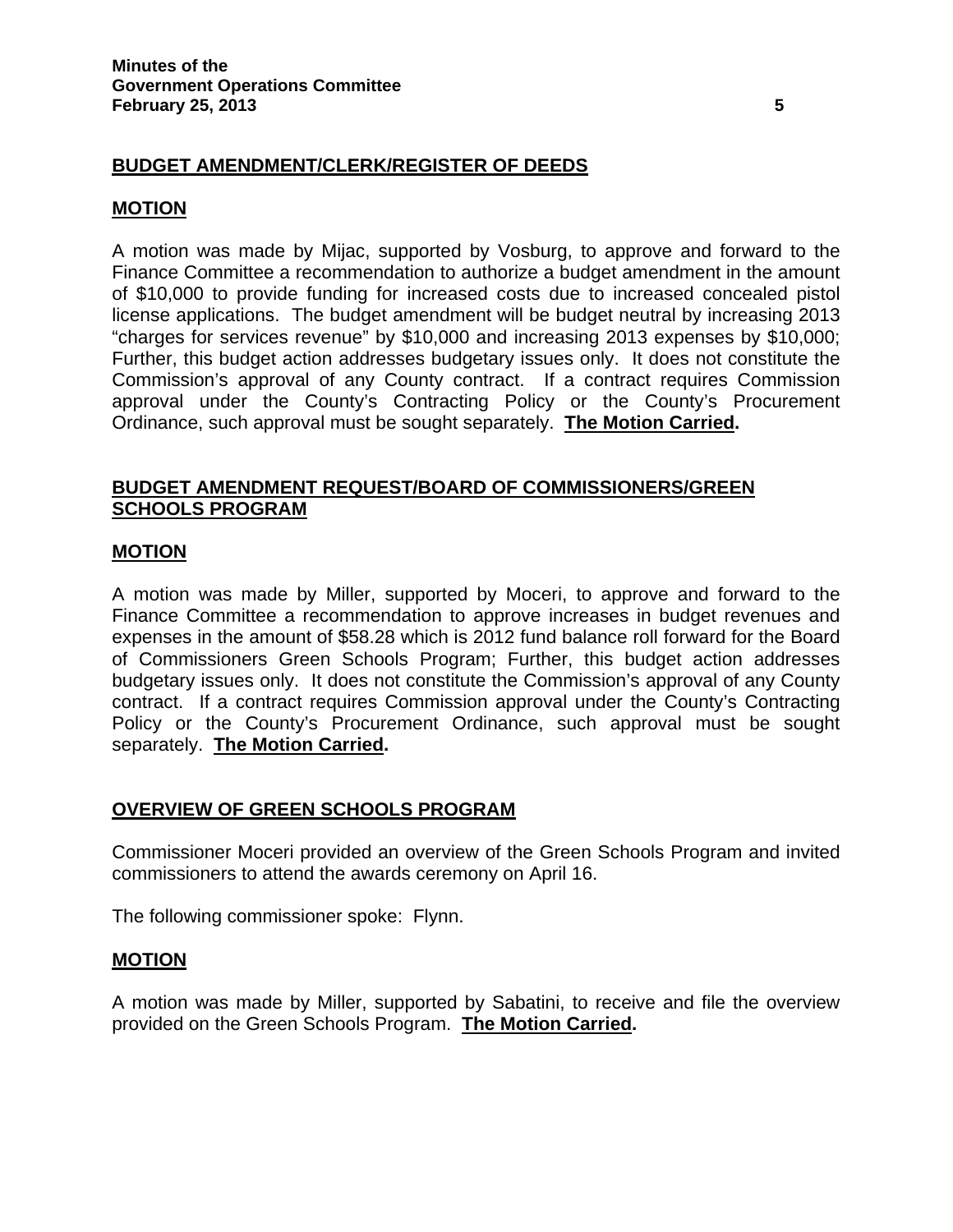### **MOTION**

A motion was made by Vosburg, supported by Mijac, to approve and forward to the Finance Committee a recommendation to approve increases in budget revenues and expenses in the amount of \$8,181.40 which is 2012 fund balance roll forward for the Board of Commissioners Tri-County Summit Meeting Expense Fund; Further, this budget action addresses budgetary issues only. It does not constitute the Commission's approval of any County contract. If a contract requires Commission approval under the County's Contracting Policy or the County's Procurement Ordinance, such approval must be sought separately. **The Motion Carried.** 

#### **DISCUSSION WITH INDEPENDENT COUNSEL RE: BUDGET AMENDMENTS**

Scott Smith spoke about proposed budget amendments for the countywide elected officials and said his office has determined that those need to go through the Office of the County Executive, per section 6.6.4 of the Charter.

Board Chair Flynn said he has asked Independent Counsel to provide their opinion in writing, which he will be putting on the Full Board agenda for approval. He said if approved, a letter will be sent to the elected officials and courts indicating that is the process that the Board will be using.

#### **MOTION**

A motion was made by Vosburg, supported by Sabatini, to receive and file the report by Independent Counsel. **The Motion Carried.** 

Chair Tocco requested moving New Business up before the Executive Session to allow a report to be provided by Jill Smith for Corporation Counsel. There were no objections.

#### **NEW BUSINESS**

Jill Smith reported on the activities of their office over the last month, which included working with Independent Counsel on the new Rules of Procedure for the Board, foreclosure hearings, outside litigation, and issues related to the Art Authority, Zoo Authority and Orchard Trail.

The following commissioner spoke: Carabelli.

#### **MOTION**

A motion was made by Carabelli, supported by Sabatini, to receive and file the report from Corporation Counsel. **The Motion Carried.**